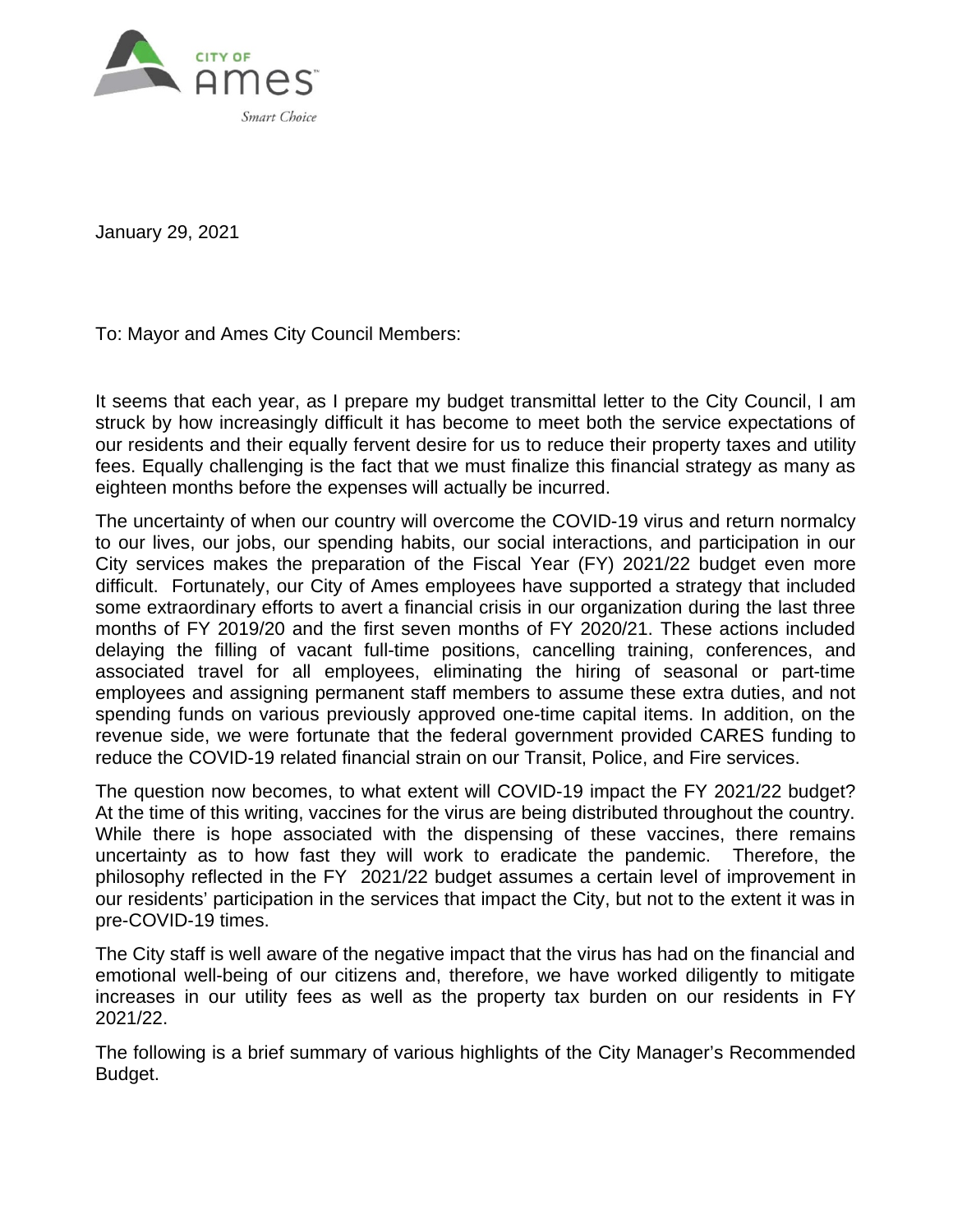#### **PROPERTY TAXES–2.69% DECREASE IN OVERALL CITY TAX RATE**

#### **FROM \$10.15 TO \$9.87**

**The FY 2021/22 budget calls for an additional \$590,011 from the previous year, or a 1.85% increase, to support the various services funded by the General Fund. This additional revenue requirement will be financed with a tax rate decrease of 2.69% from \$10.15 per \$1,000 of taxable value to \$9.87 per \$1,000 of taxable valuation for the City portion of the overall property tax bill, which is approximately 33% of the total tax bill.**

This overall tax rate decrease is made possible because our department heads and their staffs worked very hard to hold the line on expenditures, requesting only 2% more in FY 2021/22 in the General Fund to cover their projected operational expenditures. In addition, we will benefit from a taxable valuation increase of 4.71%, or an additional \$146,122,570. Of this total increase, \$79,791,000 is associated with new growth coming on the tax rolls for the first time and \$66,331,570 from net changes to existing valuations due to reassessments, an increase in the state-mandated rollback percentage for residential property, and expiring tax exemptions.

Rather than focusing on requested tax rates and/or taxable property values, most of our residents want to know how the City's budget will impact the amount of property taxes they will have to pay. Because each situation is different, it is not possible to list the projected tax impact of this budget for every property owner**. However, when analyzing each tax classification, on average in FY 2021/22 residential property tax bills will increase .54%, or \$3.03 more per \$100,000 of assessed valuation, commercial property bills will be 1.53% lower, or \$13.93, less per \$100,000 of assessed valuation, and industrial property tax bills will be 2.69% lower, or \$24.53 less per \$100,000 of assessed valuation.**

Because of the unusual steps taken to hold the line on expenses during the last two fiscal years of the pandemic and the receipt of federal CARES funding, we expect to generate approximately \$5,000,000 in additional General Fund balance from FY 2019/20 and FY 2020/21. **As I have always cautioned the City Council, the use of one-time savings should be used for one-time expenditures.** Therefore, I have developed a list of onetime expenditures for FY 2020/21 which includes funding for an Arts Grant Program, dredging of the Ada Hayden Wetlands, new bike path signage, Downtown transformer painting, additional/replacement parking for the Downtown Plaza, Library entryway improvements, Auditorium stage lighting, replenishment of the Park Development and Parking Funds, supplemental funding for the new splash pad, and a new outdoor recreation obstacle course. Many of these projects were identified from recent citizen input into the budget process.

The FY 2021/22 budget projects an ending balance of \$10,255,214 in the General Fund. This balance allows us to maintain both our normal 25% unobligated reserve and an additional \$1,000,000 reserve to guard against the loss of state replacement funding. An additional \$236,523 in unobligated funds remains in the balance to absorb any further impacts of COVID-19.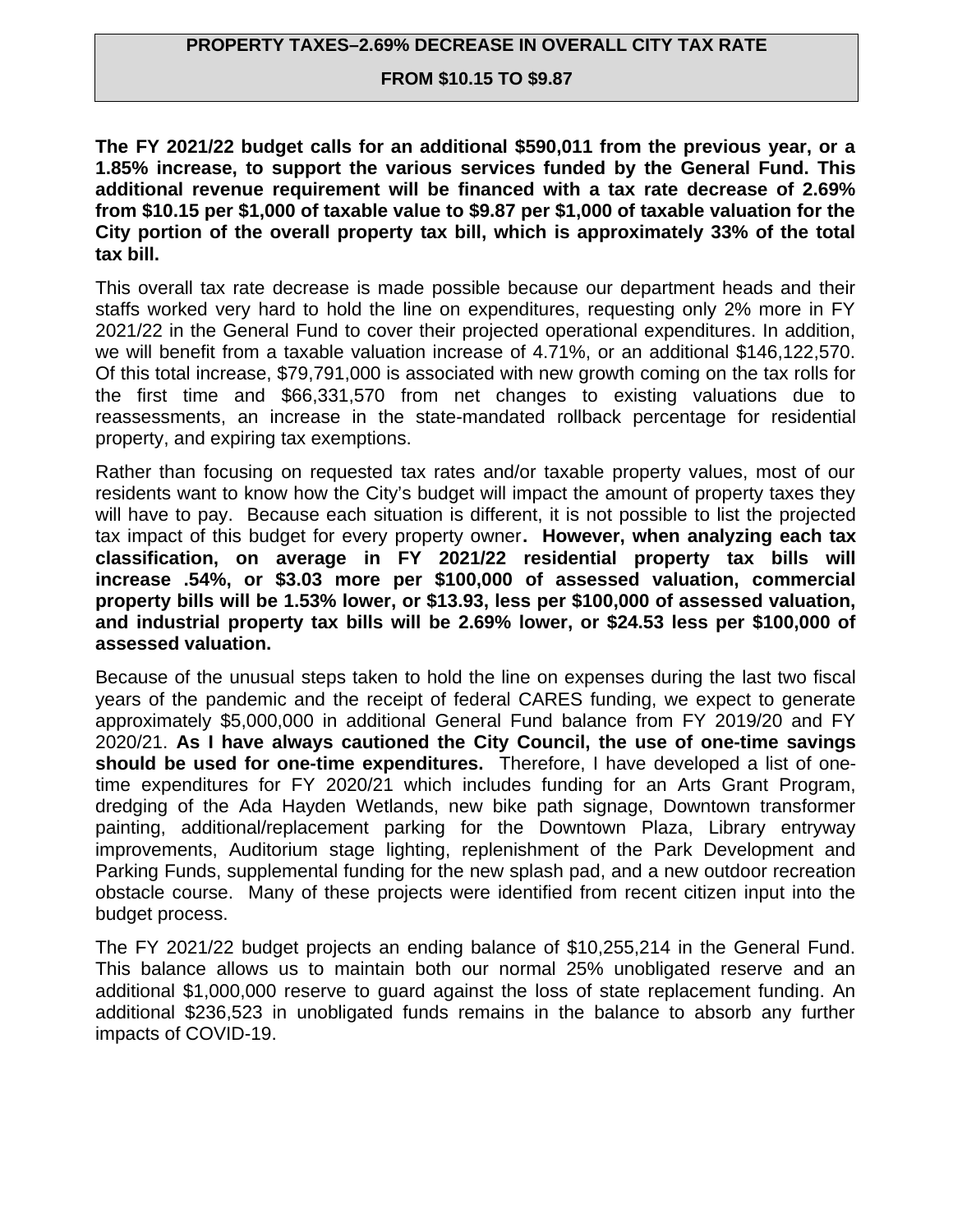## **Law Enforcement**

I believe that we should not include the Ames Police Department as one the law enforcement agencies throughout the country that has been plagued by on-going incidents of unjustified actions against members of their marginalized communities. However, like all police departments, we must be committed to providing social justice to everyone who interacts with our police officers and understand that there are specific actions that we can, and should, take to accomplish this goal. In response to citizen concerns and input received after the killing of George Floyd, a report entitled, "Policing in Ames, A Path Forward" was developed by staff from the City Manager's Office and the Police Department that outlines twenty-one recommendations covering nine different categories. Over the next year, we hope to implement these recommendations.

There are two recommendations that will immediately impact the budget. The first creates a new Diversity, Equity, and Inclusion Coordinator position housed in the Human Resources Department to assist with recruiting, training, and reviewing personnel policies. This position will help to assure adherence to our organizational values as well as provide staff support for the Ames Human Relations Commission members with their city-wide effort to continue to build a more inclusive community. The second the converts a vacant Police Officer position to a new Administrative Sergeant in the Police Department who will manage the training needs, statistical reporting, and supervision of new officers during their onboarding.

Progress is being made to operationalize an upgraded radio system, StoryComm, by June 2021. This system will improve reliability and interoperability among our first responders in Story County.

The Police Department is transitioning to hybrid patrol vehicles over the next two years. The first hybrid placed into service as a pilot program is achieving 18.4 mpg compared to 9.2 mpg for our non-hybrid patrol vehicles. The greenhouse gas emissions from hybrid patrol vehicles is half the amount generated by a non-hybrid vehicle. Finally, while a non-hybrid unit averages \$4,600 over a six-month period in fuel and maintenance, the hybrid vehicle has averaged \$2,000 over the same period.

# **Animal Control**

New regulations by the Department of Agriculture required immediate improvements to our Animal Control facility. As a result, the chain-link dog kennels were replaced, floors were resurfaced, isolation kennels were installed, and a mobile trailer was retrofitted into a cat housing room.

The Ames Animal Shelter is the only municipal shelter in Iowa that has been recognized for saving more than 90% of all domestic animals brought to the facility. Staff is developing a partnership with the Story County Animal Shelter in regard to pet adoption programs and disaster planning.

#### **Fire Safety**

Historically, the Ames Fire Department has backed up Mary Greeley Medical Center's (MGMC) ambulance operations by providing first responder services on scene. A recently updated agreement will allow our department to move from an Emergency Medical Responder (EMR) level to an Emergency Medical Technician (EMT) level. This increase in service level will allow our fire fighters to perform more advanced medical services on the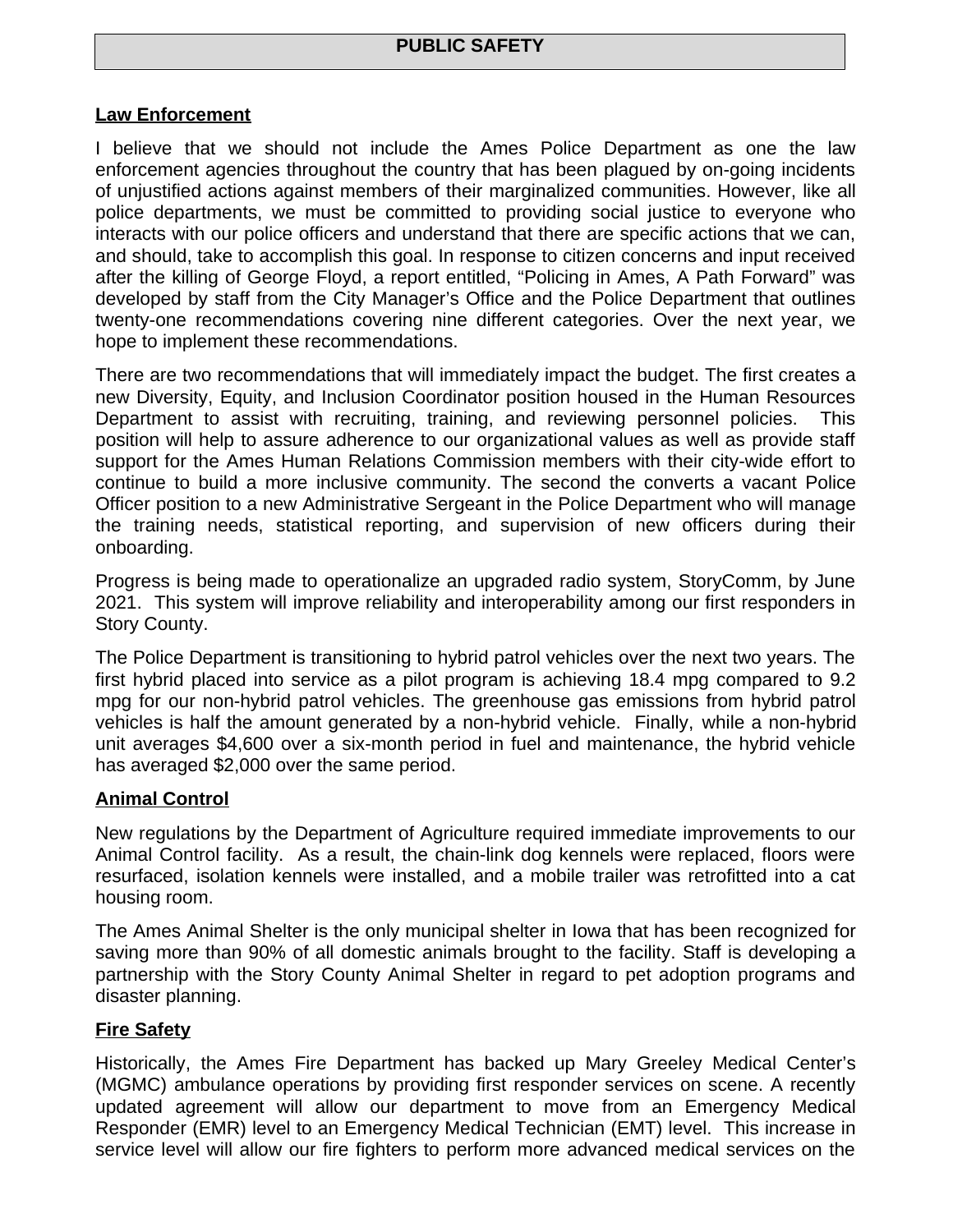scene before MGMC ambulances arrive. The additional costs related to this service upgrade will be paid by MGMC.

Rather than construct an expensive structure, we have assembled a series of used shipping containers to serve as a fire training facility with much success. This new facility has allowed us to upgrade our fire training efforts.

## **Building Safety** – **No Increase in Building Permit Fees or Rental Housing Fees**

COVID-19 has had an impact on our building permit fees which has resulted in less revenue for the General Fund. While the number of large building projects is down, the total number of building permits remain about the same as we are inspecting more smaller renovation projects. Fortunately, our new online permit system has allowed us to serve our customers even when city offices were forced to close to the public due to the pandemic.

For the first time since 2001, we are not projecting any increase in rental units. We are training each Rental Inspector to become a certified Fire Inspector 1 to supplement the work of our Fire Inspector and help assure greater fire safety in our rental properties.

## **ELECTRIC UTILITY– NO RATE INCREASE**

**No electric rate increase has been included in this budget and our long-range projections, based on the current Capital Improvements Plan (CIP), indicate that an increase will not be needed for the next five years.** However, we are engaged in a study to decide the future of our current waste-to-energy system. Should this study result in a major project that is not contemplated in our current CIP, a rate increase may be needed.

The overall expenditures for FY 2021/22 in the Electric Services operating budget are down 4.6% from the previous year's adopted level. Much of this decrease is associated with our Fuel & Purchased Power activity which is down approximately \$3,600,000 as a result of renegotiating our existing gas purchase agreement and extending it for two years, and paying off our obligation to Alliant Energy for a gas distribution line serving our plant.

Electric Production expenditures were impacted by the addition of a new proactive maintenance software package, a significant increase in property insurance premiums, and emergency renovation work to the Refuse Derived Fuel (RDF) bin.

The new SunSmart Community Solar farm become operational in December 2020. This new renewable energy facility is capable of producing up to 2.2 megawatts.

#### **WATER UTILITY–RATE INCREASE OF 6%**

The operational expenses in the Water Utility will increase 3.4% in FY 2021/22. **A 6% increase in Water Utility user rate has been incorporated in the budget, which is 2% less than we predicted last year.** This rate increase is needed to fund the projected operating and capital improvement expenditures, increase the available balance in the Water Fund to our target level, and increase the debt ratio in the fund to qualify for the State's low-interest revolving fund.

COVID-19 should have had a significant impact on the revenue in the Water Utility since ISU students, who are a significant portion of our water users, did not return to Ames beginning in April 2020, but rather chose to take classes virtually from their hometowns. Interestingly, the existence of a major drought during this same time resulted in an increase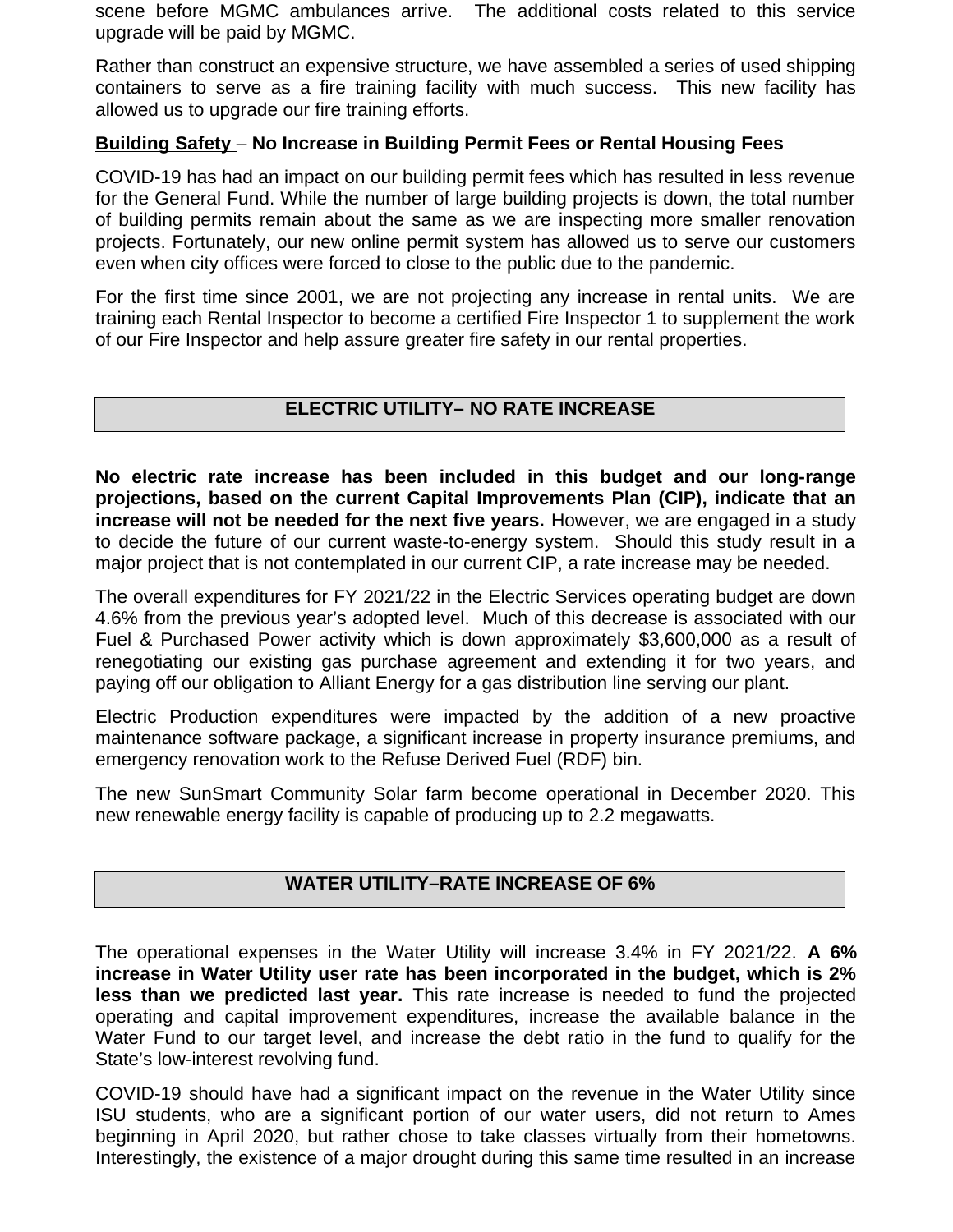in water consumption in excess of the amounts originally projected. Hence, the additional revenue generated as the result of the drought offset the lost revenue caused by COVID-19 in both the Water and Sewer Funds.

 A main emphasis in this utility will be to optimize the efficiencies in the new plant, begin demolition of our old water treatment plant, and initiate the repurposing of the Technical Services Building. In addition, we are initiating a project to provide real-time pressure monitoring throughout the distribution system, thereby enhancing our capital improvement planning. Finally, a Risk and Resilience Assessment for the Water Treatment Plant in regard to physical and cyber security has been completed.

# **SEWER UTILITY– NO RATE INCREASE**

## **Operational expenses for the Sewer Utility are planned to be 0.8% less than the previous adopted level. Therefore, no rate increase is scheduled in FY 2021/22.**

In effort to mimic the highly successful program in the Water Fund, this budget calls for the hiring of four new part-time student plant operators. This innovative strategy provides a cost-effective alternative to staffing weekends and maintenance shifts, offers a real-world experience for the students, and solidifies a partnership with Iowa State University and Des Moines Area Community College.

The Water & Pollution Control (WPC) Laboratory activity continues to assist the Squaw Creek Watershed Management Authority by performing analyses at no cost. The frequency of these analyses has increased from the summer months only to all year as well as the number of parameters tested from two to five.

Our long-term analysis of both the Water and Sewer Utilities indicates that an average rate increase of 4.5% will be needed in each fund over the next five years to finance the projected operating expenses and capital improvement project costs. In comparison, the state average annual increase for each of these funds over the next five years is projected to be 5%.

Two new pieces of equipment will be purchased from this budget. First, a trailer mounted jet/vac will allow a timelier response to sanitary and storm sewer backups. Second, a Sewer Line Rapid Assessment tool will allow for the assessment of a potential blockage in a sanitary sewer line in a matter of minutes without having to rely on larger equipment that takes longer to put in place.

# **STORMWATER UTILITY– NO INCREASE IN MONTHLY FEE**

**There has been no increase included in the FY 2021/22 budget to the \$4.95 Equivalent Residential Unit (ERU) fee that is charged on our monthly utility bills to finance the maintenance of our storm sewer system.** The fee revenue is used to prevent overland flooding from the inability to transport rainwater safely to our creeks and rivers. Our longrange financial projections indicate the next fee increase in this utility will not be needed until FY 2022/23.

Funds have been appropriated in this utility to obtain services from Prairie Rivers of Iowa to complete watershed projects including continued implementation of a water quality monitoring plan, a soil health and education plan, and a 10-year water quality implementation plan in collaboration with City departments and Story County.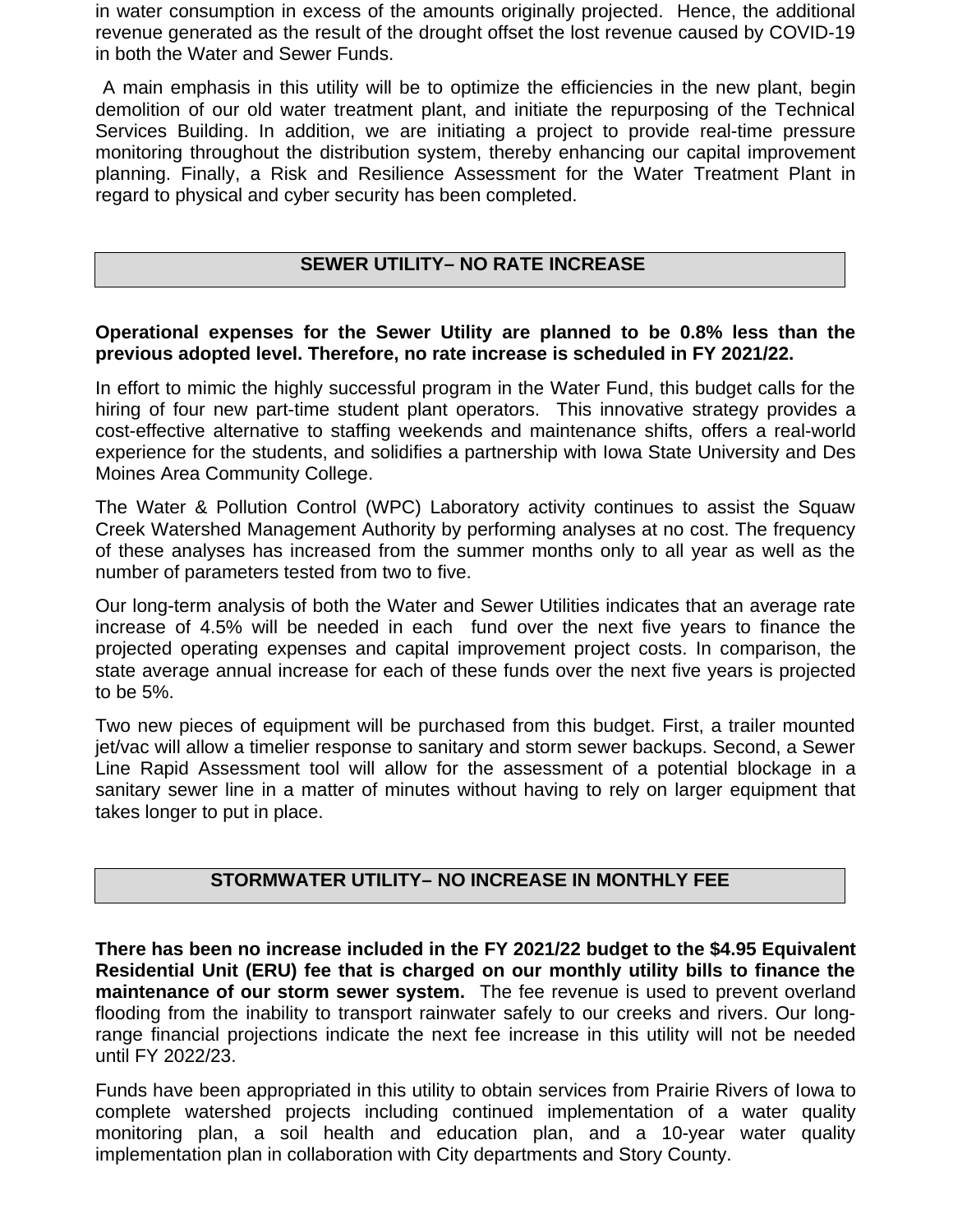We intend to continue to focus on stormwater facility rehabilitation in various neighborhoods throughout our community by removing excess sediment, installing updated outlet structures, adding pretreatment systems, and establishing native vegetation to filter pollutants.

# **RESOURCE RECOVERY UTILITY**

## **NO INCREASE IN THE PER CAPITA SUBSIDY**

# **NO INCREASE IN THE TIPPING FEE**

**No increase is being planned to the current \$10.50 per capita charge to each partner municipality that financially supports the Resource Recovery Plant nor to the current \$58.75 per ton tipping fee charged to private haulers that dispose of their refuse at our facility**. If the status quo is maintained, it is anticipated that the next increase in the tipping fee will be requested in FY 2022/23. However, because we are engaged in a comprehensive study to determine the next generation of our waste-to-energy operation, additional fee increases might be required next five years to finance any recommended capital improvements that are approved as a result of this study.

In FY 2021/22, the City of Ames is scheduled to pay \$577,500 (63%) of the total \$913.500 anticipated to be received from all the municipalities that help finance the Resource Recovery operation.

A major emphasis is being placed on removing food waste from the processing stream. These organics harm the mechanical systems and result in higher costs to landfill this wet material. During FY 2019/20, 12,042 pounds of organics were composted through our Food Waste Diversion pilot program. During the first four months of FY 2020/21, 11,276 pounds of organic material were composted. In addition, the Public Works staff is exploring whether organics from the Food Waste Diversion program can be added to the anerobic digester to generate heat and energy at the WPC Plant.

#### **TRANSPORTATION**

#### **Street System/Traffic**

After we were subjected to the full brunt of COVID-19, State officials cautioned cities that Road Use Tax revenues could be down as much as 40% because people have remained in their homes and avoided travel. A decrease of this magnitude would have had a detrimental impact on our street maintenance and traffic improvements which are funded predominantly with Road Use Tax funds. **Fortunately, as we end FY 2020/21 and prepare for FY 2021/22, more people are traveling by car thereby allowing us to be optimistic that this valuable revenue source will return to previous levels.**

A skill-based pay system was introduced in the Traffic Maintenance activity with the goal of incentivizing upgrading of skills within the City organization and allowing us to avoid hiring more costly outside contractors.

In response to feedback received in our Resident Satisfaction Survey, six of our dump trucks will be upgraded with wing plow mounts, underbody plows, and laser guidance systems. These improvements will make the trucks safer for the operators and increase the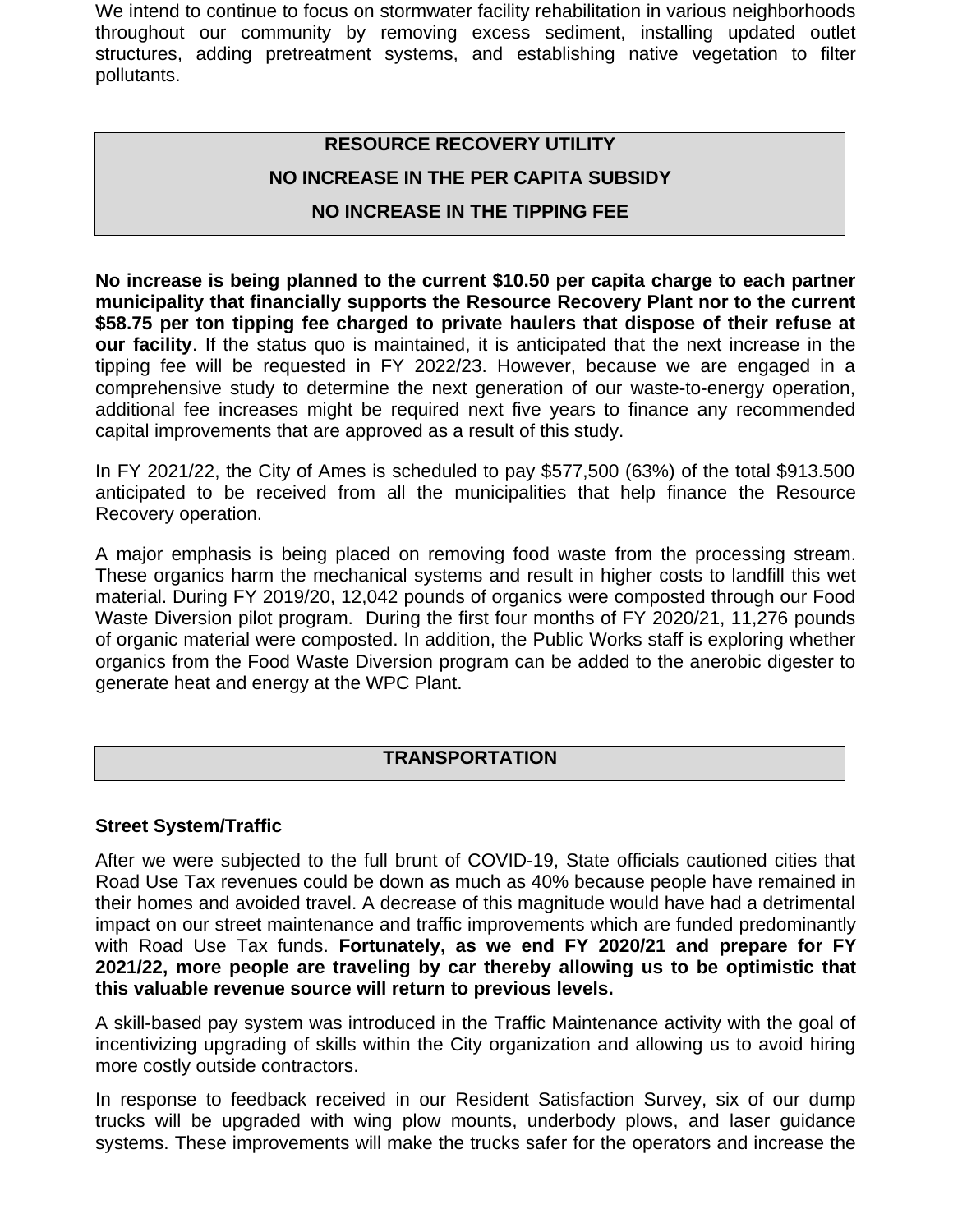efficiency of each truck in terms of response time for snow and ice control and street maintenance activities.

A recently completed pilot program to utilize B100 fuel in five of our trucks yielded significant success towards the City Council's goal to promote greater sustainability in our operations. These trucks generated 104 metric tons less carbon than our traditional diesel units over the same time period. Because of this success, we intend to outfit the six new trucks mentioned above with the B100 system.

Contractors will continue to supplement the City's street sweeping service. The private companies are used primarily during the spring and fall to maximize the pickup of debris and leaves.

A \$1,176,518 grant was awarded to the City that will allow us to implement Phase 1 of our Intelligent Transportation System projects by collecting traffic adaptive, high resolution controller data, and real-time monitoring of the transportation system.

# **CyRide**

COVID-19 has severely impacted our transit system. With the largest portion of riders being Iowa State University students and many of their classes now being conducted virtually, our system ridership is down 65% compared to the previous non-pandemic year. To compound the financial challenge, the ISU Student Government Trust Fund is being depleted due to declining enrollment.

Realizing that all three funding bodies (ISU Administration, ISU Student Government, and the City of Ames) are reeling from the financial impacts from COVID-19, the FY 2021/22 budget calls for the same level of financial support as provided in FY 2020/21. This means that the City's financial support for CyRide will remain at \$2,037,720.

**We are able to avoid an increase in support for the transit system in the face of declining ridership because we were fortunate to receive \$7,028,297 in federal CARES funding, which will be spent over a two-year period. The injection of these funds will allow us time to develop plans to right-size our future service levels to match our projected revenue as well as replenish the ISU Student Government Trust Fund.**

# **Public Parking Services**

With State mandates to limit hours of operation and occupancy, businesses in the Campustown and Downtown business districts have suffered over the past two fiscal years from the impact of COVID-19. Consequently, significantly fewer customers parked in our public lots resulting in far less parking meter and fine revenues than during a normal year. In fact, our projections indicate that if no financial assistance is provided, the Parking Fund will end FY 2021/22 with a \$463,486 deficit. **To avoid this fund deficit, \$600,542 in General Fund savings have been budgeted as a transfer into the Parking Operations Fund in FY 2020/21. This transfer will allow us to end FY 2021/22 with the appropriate fund balance, as well as to continue to build up the Parking Capital Reserve Fund for future lot improvements.** 

**It should be emphasized that this transfer from the General Fund should be viewed as a one-time subsidy to deal with this financial emergency, rather than as establishing a precedent for supporting Parking Operations the future.** 

# **COMMUNITY ENRICHMENT**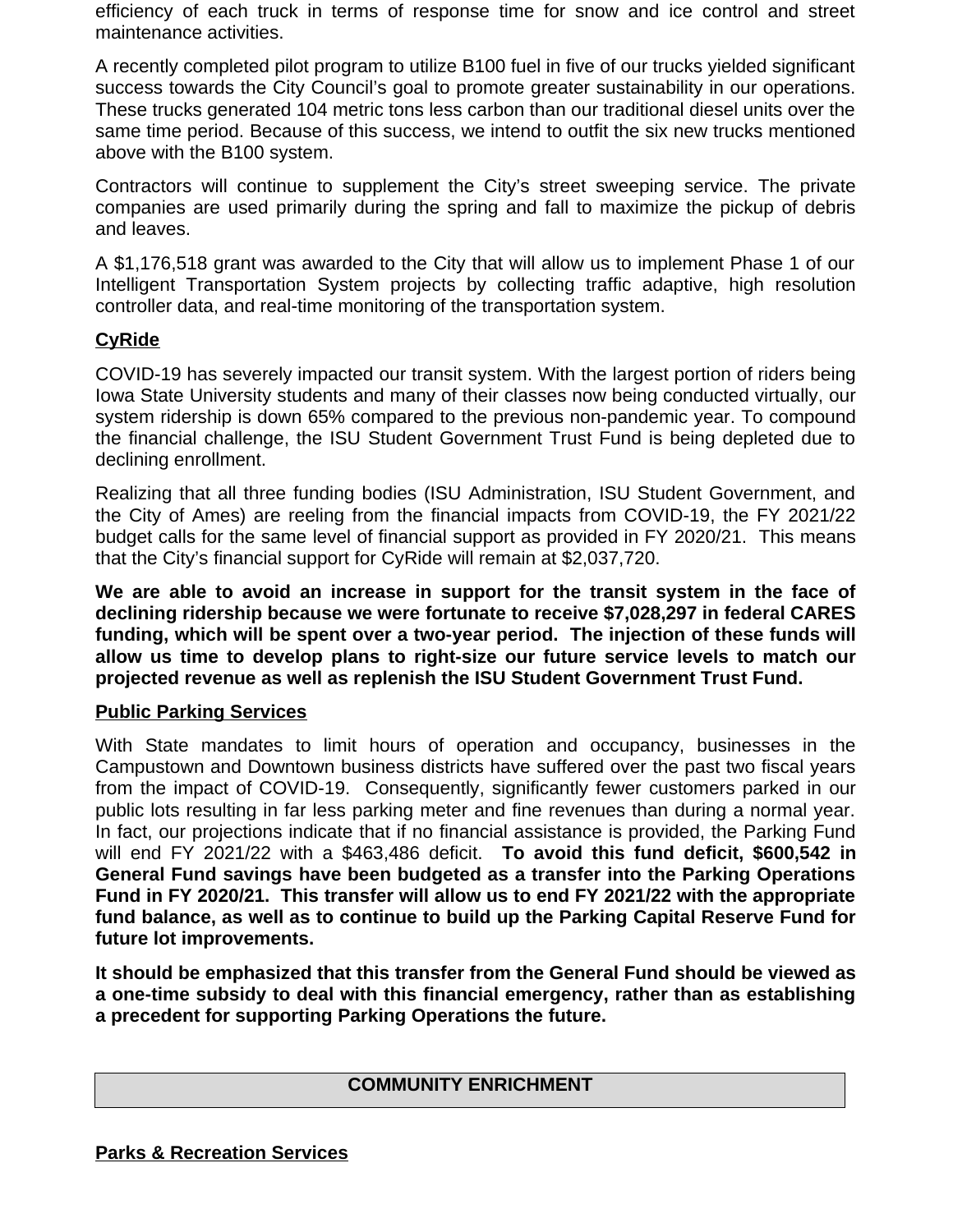**A review of the revenue realized in FY 2019/20 and projected in FY 2020/21 reflect approximately \$1,500,000 less than the adopted levels because of a significant drop in participant attendance in our Instructional, Athletic, Wellness, Community Center, and Aquatics programs due to COVID-19.** In an effort to offer some exercise opportunities to our residents, we have offered a number of virtual wellness classes online.

Since most of our recreational programs were cancelled, expenditure reductions were achieved by not hiring temporary staff to lead these activities, which partially offset the lost revenue. In an additional move to respond to the revenue shortfall, seasonal workers were not hired for park maintenance activities and permanent recreation staff were assigned to these duties.

Given the uncertainty of the duration of the pandemic, the FY 2021/22 budget reflects optimism that participation in our recreation offerings along with the associated fee revenue will improve, but not yet to the pre-COVID levels.

The Park Development Fund was established to provide a source of monies that would allow us to respond immediately to opportunities to obtain additional park land and/or install new facilities in our park system rather than wait for approval in the CIP planning process. Unfortunately, higher than anticipated costs associated with projects financed from this fund have depleted this valuable fund balance. **In order to restore this balance, \$600,000 from one-time General Fund savings have been moved into this fund in FY 2020/21, bringing the anticipated total to \$947,993 by the end of FY 2021/22.**

Through the generous donations of time and money from many Ames citizens, \$2,300,000 was raised by the Ames Foundation for the recently completed Harrison Barnes Family Playground and Ames Rotary Club Miracle League Field.

## **Library Services**

The Library Board has decided to follow the example of other libraries by acknowledging the equity disparity caused by the collection of over-due fines. **Therefore, beginning in FY 2020/21 the Library discontinued charging for overdue material. This decision results in the elimination of an approximately \$90,000 revenue source.** The reduction will be partially offset by savings from collection service and credit card processing fees as well as less postage costs for the new State Library delivery service.

#### **Economic Development Services**

The final activity greatly impacted by COVID-19 is our effort to attract conventions and meetings to our community in our quest to generate sales tax revenue from these visitors to mitigate our property tax increases to our residents. This task is accomplished through a contract with the Ames Convention and Visitors Bureau (ACVB) whereby the ACVB receives 72% of the Hotel/Motel tax proceeds the City receives each year. Unfortunately, concerns for the health of participants and reduction in organization travel budgets caused events to be cancelled resulting in drastic drop in Hotel/Motel revenues to the ACVB which is estimated to be approximately \$1,100,000 over FY 2019/20 and FY 2020/21. As a result, the ACVB eliminated a number of their permanent positions and even so their ability to remain solvent is still in jeopardy. Their financial analysis indicates that if the City Council would provide them with a \$35,000 grant and a \$75,000 loan, they could then make it through this financial crisis. **The FY 2020/21 amended budget includes funding for this request from the available balance in the Hotel/Motel Tax Fund.**

# **Housing Services**

Fortunately, federal and state funds are being distributed to cities to help low-income residents whose lives have been negatively impacted by the coronavirus. Therefore, the FY 2020/21 adjusted budget reflects three rounds of funding, 1) \$354,515 from the Community